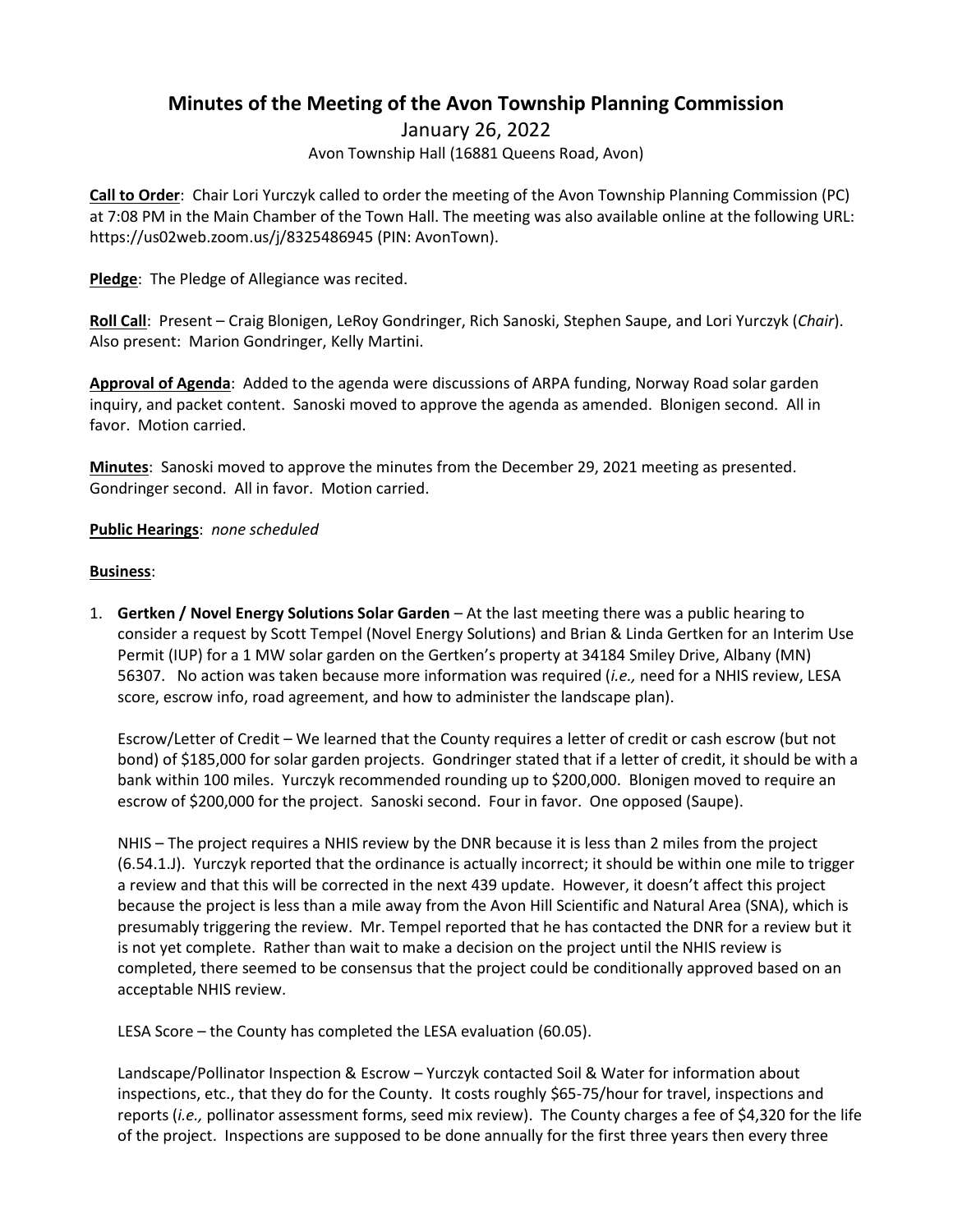years after. It is not clear who is responsible for the inspections: the Township because we issue the IUP, or the County because they issue the CSP. We need to clarify this question. An escrow of 125% of the cost of the landscape plan should be put into escrow/letter of credit. Gondringer moved to require a fee of \$4,320 for review of the pollinator seed mix and inspections in years 1, 2 and 3 and every three years after that for 25 years. Sanoski second. All in favor. Motion carried. It was suggested that the Town should draw up documents relating to the fee. There was a question whether nine conifers in a single row was an adequate screen. Mr. Gertken stated that the neighbor could see the project from the back of their property.

Road/Driveway Agreement – For the previous Gertken solar projects, there was a road agreement between to neighbors that use Smiley Drive, a private road, to ensure that the additional traffic on the road doesn't cause problems to the shared drive. Mr. Cliff Borgerding inquired about potential damage to the Wobegon Trail. He was told that this a concern when the previous solar gardens on the site were installed and was included as part of the conditions that the trail is not damaged and that any damage is repaired.

After discussing the items above, the PC considered conditions for the project (*see appended*). The PC then went over the Findings of Facts (*see appended*). Following PC review of the provided information, Blonigen moved to recommend to the Supervisors to approve the request by Brian & Linda Gertken and Scott Tempel (Novel Energy Systems), for a 1-megawatt solar project on the Gertken property at 34184 Smiley Drive, Albany, MN 56307, (PID – 03.00935.0010), with the stated conditions. Sanoski second. All in favor. Motion carried.

- **2. Shorewood Drive Connection to the Wobegon Trail**  Mr. Cliff Borgerding, Lake Wobegon Trail Association President and resident of Shorewood Drive, appeared via Zoom to request that the Township support a connection to the trail from Shorewood Drive. He has been in contact with individuals at MNDOT who have indicated that the only way a connection can occur is if a local governing authority such as the Town requests a temporary connection and takes responsibility for it. There would be no fee to the Town. Mr. Borgerding stated that this connection is necessary to provide safe access to the trail by about 40 families in the Shorewood Drive neighborhood. Otherwise, residents must travel east about 1000 feet along Co Rd 54, which is a busy road. Mr. Borgerding also stated that he has contacted Lange Excavating for an estimate of the cost of the project (\$3000), which the residents will pay. He would like to see a connection in place before Co Rd 54 is resurfaced (which is scheduled by the County). Because this area is in the Urban Expansion district, Gondringer suggested that it is necessary to clarify if the project needs both City and Town approval, or just Town (*i.e.,* Joint Planning Board).
- **3. Jonas Certificate of Compliance**  Gondringer reported that the City/Town Joint Planning Board met to consider a request for a Certificate of Compliance for a land split for the Peter Jonas property (34759 Co Rd 9; PID 03.00941.0000). It would create an approximately 18-acre non-buildable lot on the east side of Co Rd 9 and a 24-acre lot on the west side. If the owner wants to develop the 18-acre parcel it would need to be annexed to the City. The JPB supports the request. The applicant will complete the appropriate Township paperwork for consideration for final approval by the Town Supervisors at their February meeting. Also discussed at the Joint Planning meeting were (a) the possibility of using Township Park Dedication Funds for Avon City parks, and (b) cancelling the scheduled April meeting of the Joint Planning Board.
- **4. Queens Road LRIP Planning**  The Town plans to apply for a LRIP grant from MNDOT to resurface Queens Road. It was suggested that letters of support should be requested from neighbors. The PC examined a draft of recruitment packet that could be sent to residents. Sanoski moved to recommend to the Supervisors to approve the packet and mail it to residents of Queens Road, 160<sup>th</sup>, and 360<sup>th</sup> off of 160<sup>th</sup>, as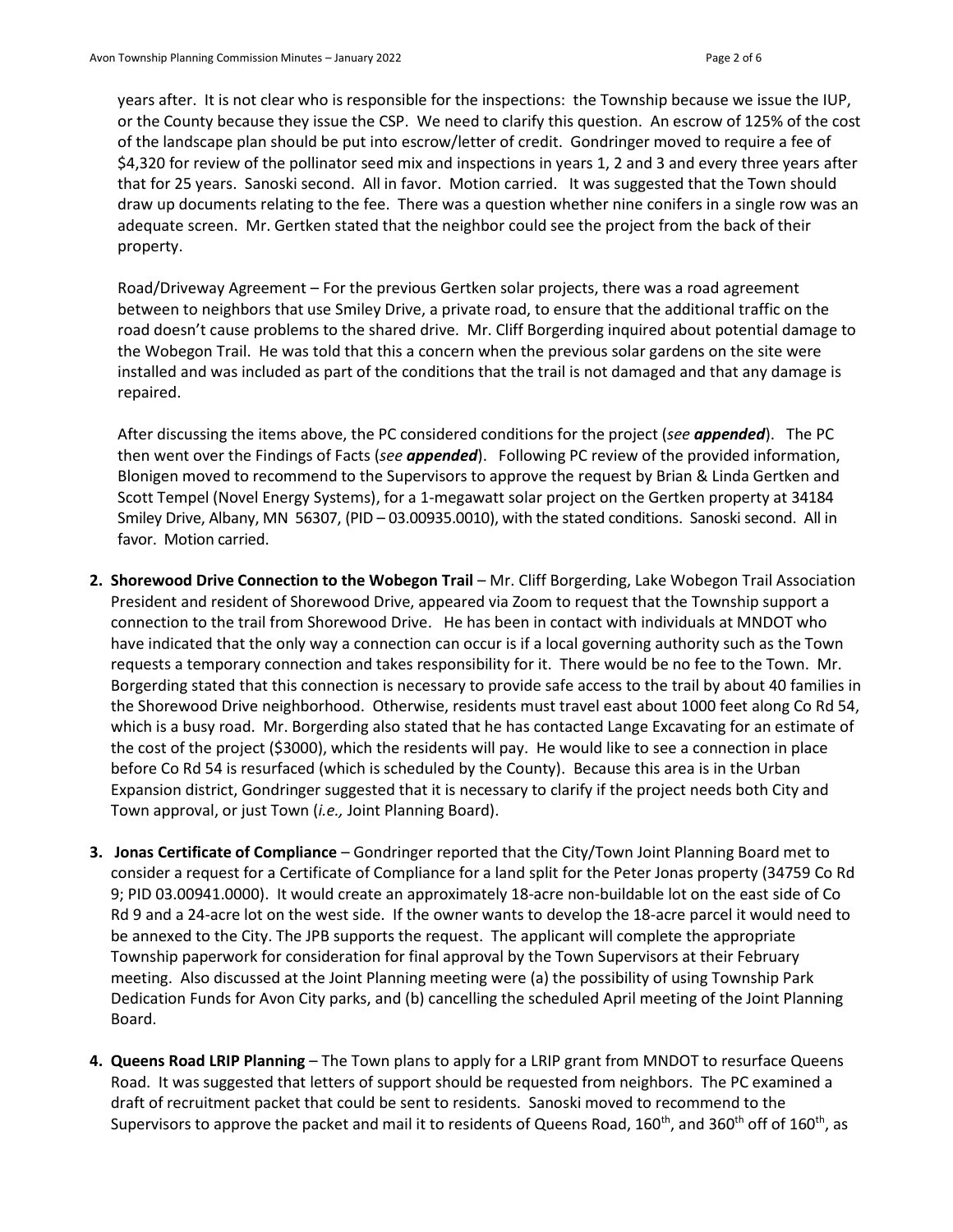well as other individuals who may frequently use Queens Road. Blonigen second. All in favor. Motion carried.

- **5. ARPA Computers** MAT reports that restrictions on ARPA funding have been loosened to allow for a greater range of purchases. The category of "Lost Revenue" can be used for assorted purchases without justification. This is good news which provides the Town with much greater flexibility to use the money for items such as a tractor, pickup, or snowplow. Also, it means we can be more selective and might not want to purchase some of the items we had previously considered that would have fit the original guidelines (*i.e.,* keyless entry, touchless access).
- 6. **2022 Boundary & Annexation Survey (BAS)** no action is recommended.
- 7. **Landscape Enhancement Pilot Program** The Township planted prairie around the Town Hall using funds from this program about 10 years ago. No action is recommended at this time.
- **8. Town email** It is a good idea for Town staff to have a separate email account for Township business. A separate account can be obtained through a service such as Gmail. Alternately, accounts are available through our web provider. Huston and Saupe currently use an account through our website provider. Yurczyk and possibly other individuals would like a similar account. The Supervisors will make a decision at their February meeting.
- 9. **Packet Information**  now that Town staff have computers, there is little need to provide hard copies of documents since they can be accessed in electronic form. However, it might be beneficial to have hard copies of some documents. It is a challenge to determine which documents should be provided at meetings as a hard copy, and those that would be electronic. It was agreed that the agenda should be provided as a hard copy. It was suggested that meeting chairs would have a hard copy of all documents. It was generally agreed that (a) a hard copy of the minutes is not necessary, and (b) Word documents are preferred to pdf ones.
- 10. **Norway Road Solar Project** an inquiry was received about a potential solar garden on Norway Road. No action will be taken until a formal application is received.

#### **Reports/Announcements**

- 1. There will be a County Hearing on January 29<sup>th</sup> to consider a request by Will Huston for a variance from a septic design for his property at 17559 360<sup>th</sup> St., Avon.
- 2. Sanoski will attend the upcoming Fifth Monday meeting.

**Next Meeting**: The next PC meeting is February 23, 2022 at 7:00 PM. *See #1 for the Zoom log-in*.

**Other Meetings**: Other Upcoming Meetings/Events (s*ee #1 for the Zoom log-in*):

- Supervisors Meeting February 2, 2022 @ 7:00 PM
- Board of Audit meeting February 8, 7:00 PM
- Fire Board meeting February 9, 7 PM; Avon City Hall
- Public Accuracy Test March 5; 9:30 AM
- Town Hall open to accept absentee ballots Mar 5, 10 AM 12:00 PM & Mar 7, 10 AM 4:30 PM
- Annual Township election March 8; 2-8 PM
- Board of Canvass meeting March 8; 8:15 PM
- Annual Township Meeting March 8; 8:30 PM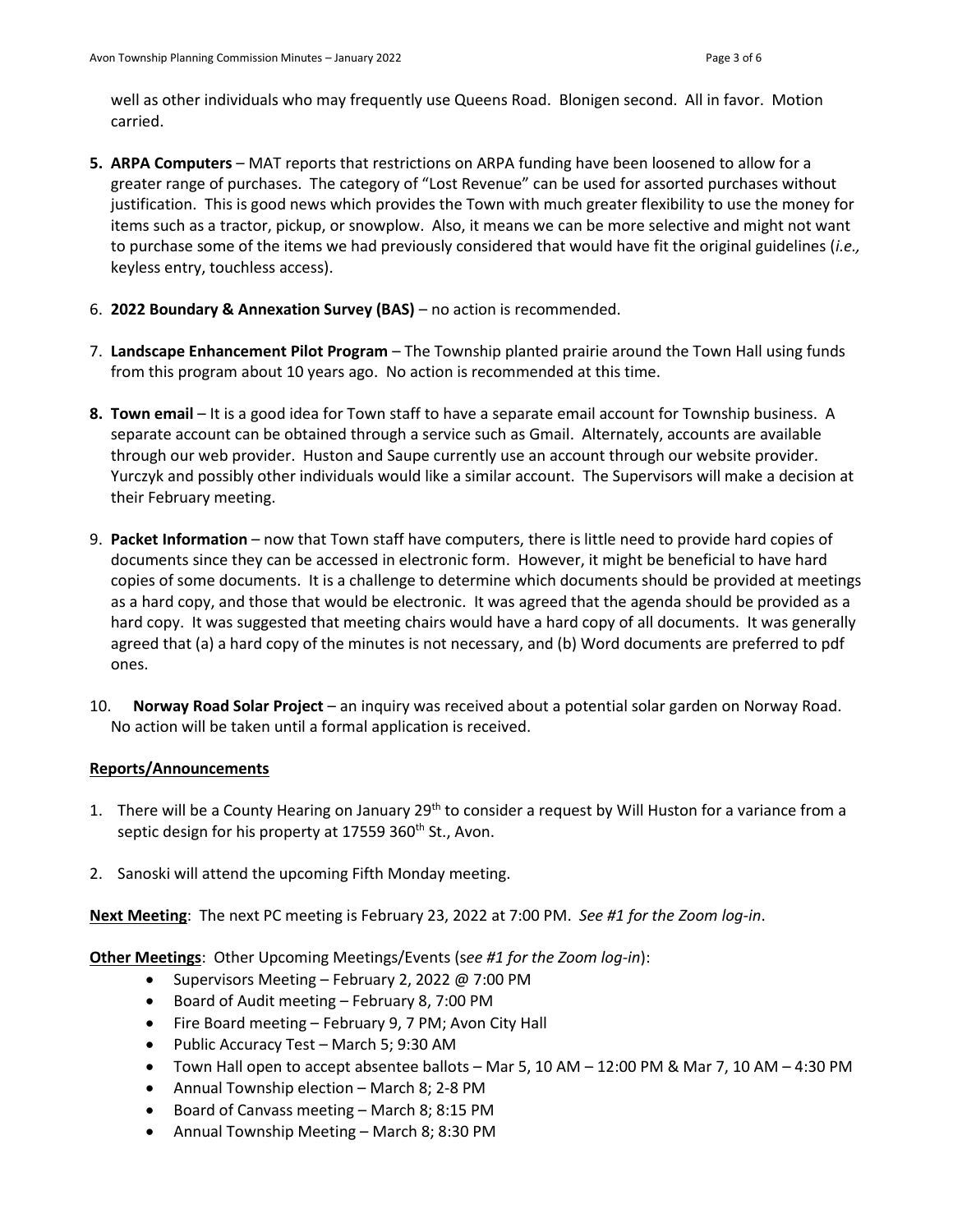- Organizational/Qualification Meeting March 16; 7 PM
- Avon Township/City Joint Planning Board April 11 (2<sup>nd</sup> Monday)
- LBAE meeting April 18, 7 PM

**Adjournment**: Sanoski moved to adjourn the meet at about 10:10 PM. Blonigen second. All in favor. Motion carried.

Respectfully submitted, Stephen G. Saupe, Clerk

Signature: \_\_\_\_\_\_\_\_\_\_\_\_\_\_\_\_\_\_\_\_\_\_\_\_\_\_\_\_\_\_\_\_\_\_\_\_\_\_ **date**: January 30, 2022

**Approval**:

\_\_\_\_\_\_\_\_\_\_\_\_\_\_\_\_\_\_\_\_\_\_\_\_\_\_\_\_\_\_\_\_\_\_\_\_\_\_\_\_\_\_\_\_\_\_\_ **date**: \_\_\_\_\_\_\_\_\_\_\_\_\_\_\_\_\_\_\_\_\_\_\_\_\_\_\_\_\_\_\_\_

Lori Yurczyk, *Planning Commission Chair – signature*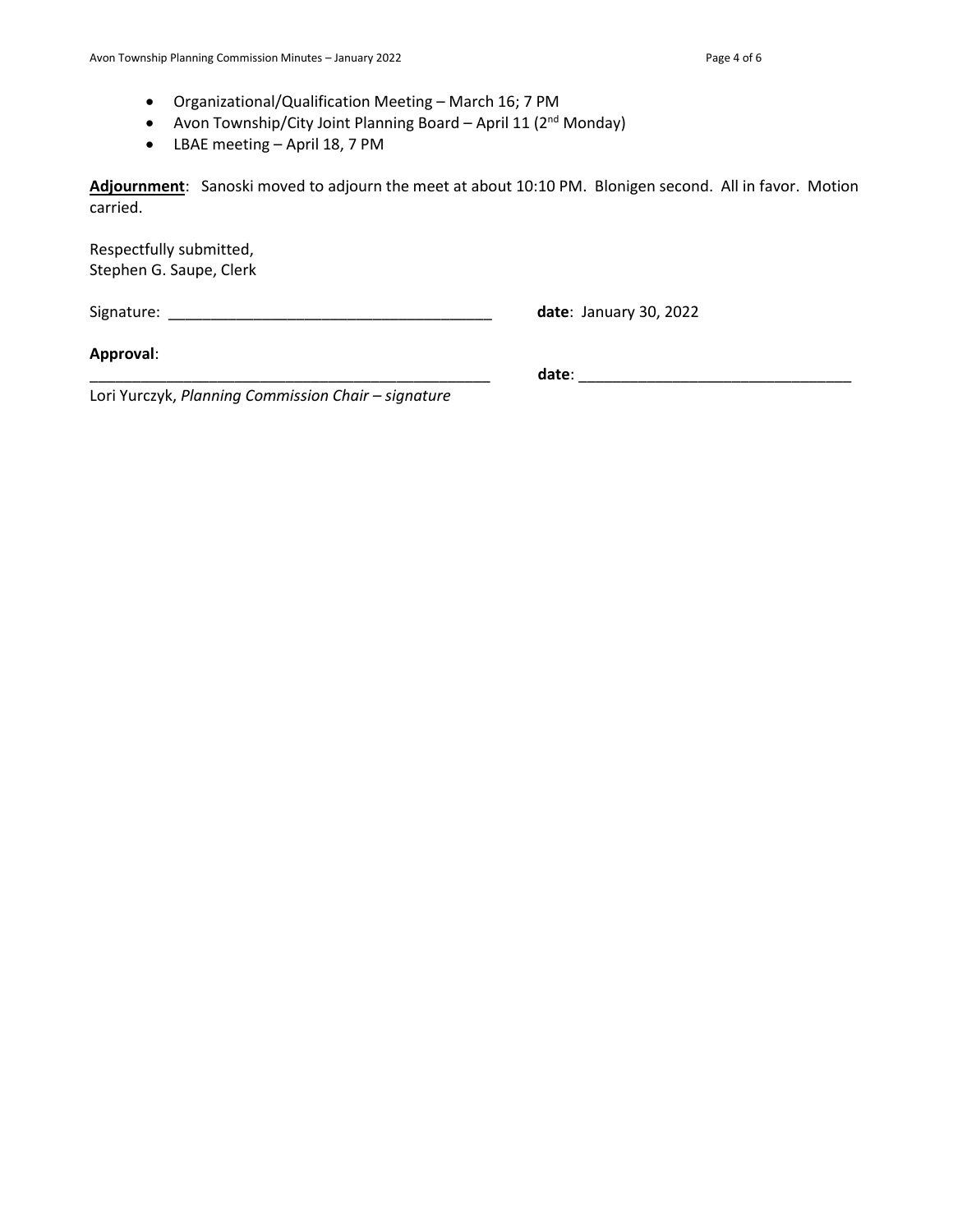## **Interim Use Permit – Gertken/Novel Energy Systems Community Solar Garden: Recommended Conditions**

- 1. The company will repair the Lake Wobegon Trail if it is damaged during construction.
- 2. Stop signs will be erected on Smiley Drive on either side of the Lake Wobegon Trail during construction.
- 3. With the approval of the Stearns County Parks Department, signs will be placed on the Lake Wobegon Trail to alert users to truck traffic ahead.
- 4. The project meets all applicable Stearns County guidelines including those for community solar gardens (6.54);
- 5. Decommissioning shall be completed in accordance with the plan submitted in the event the solar panels are not in use for 12 consecutive months.
- 6. A financial guarantee is required in the form of a cash escrow deposit of \$200,000 in favor of Avon Township to meet the requirements of the decommissioning plan.
- 7. The applicant shall install and maintain ground cover meeting the beneficial habitat standards consistent with Minnesota Statutes, section 216B.1642 and guidance as set by the Minnesota Board of Water and Soil Resources. The final seed mix shall be approved by the Township.
- 8. A fee of \$4,320 will be paid to Avon Township for seed mix reviews and inspections of the project at year 1, 2, 3 and every three years after for the life of the project.
- 9. A financial guarantee is required in the form of a cash deposit in favor of Avon Township equal to 125% of the costs to meet the beneficial habitat standard. The financial guarantee shall remain in effect until vegetation and screening is sufficiently established in accordance with the requirements set forth in Ordinance 439. The company will provide Avon Township documentation to show the calculation of the financial guarantee for landscaping and screening.
- 10. Site layout shall adhere to proposed configuration submitted unless specific approval is provided by Avon Township. Major modifications may require review by the Avon Township Planning Commission and Board of Supervisors.
- 11. The project will follow the Stearns County Storm Water Management rules and requirements.
- 12. Noxious weeds are controlled in the project area.
- 13. A landscaping and screening plan acceptable to the Avon Township Board of Supervisors will be provided.
- 14. The company will provide to Avon Township the contact information for the responsible party once the project is completed.
- 15. Avon Township shall be notified of any changes of ownership providing any new contact information.
- 16. The company will provide a copy of the road maintenance agreement for Smiley Drive.
- 17. The company will follow any NHIS guidelines recommended by the MN Department of Natural Resources review.